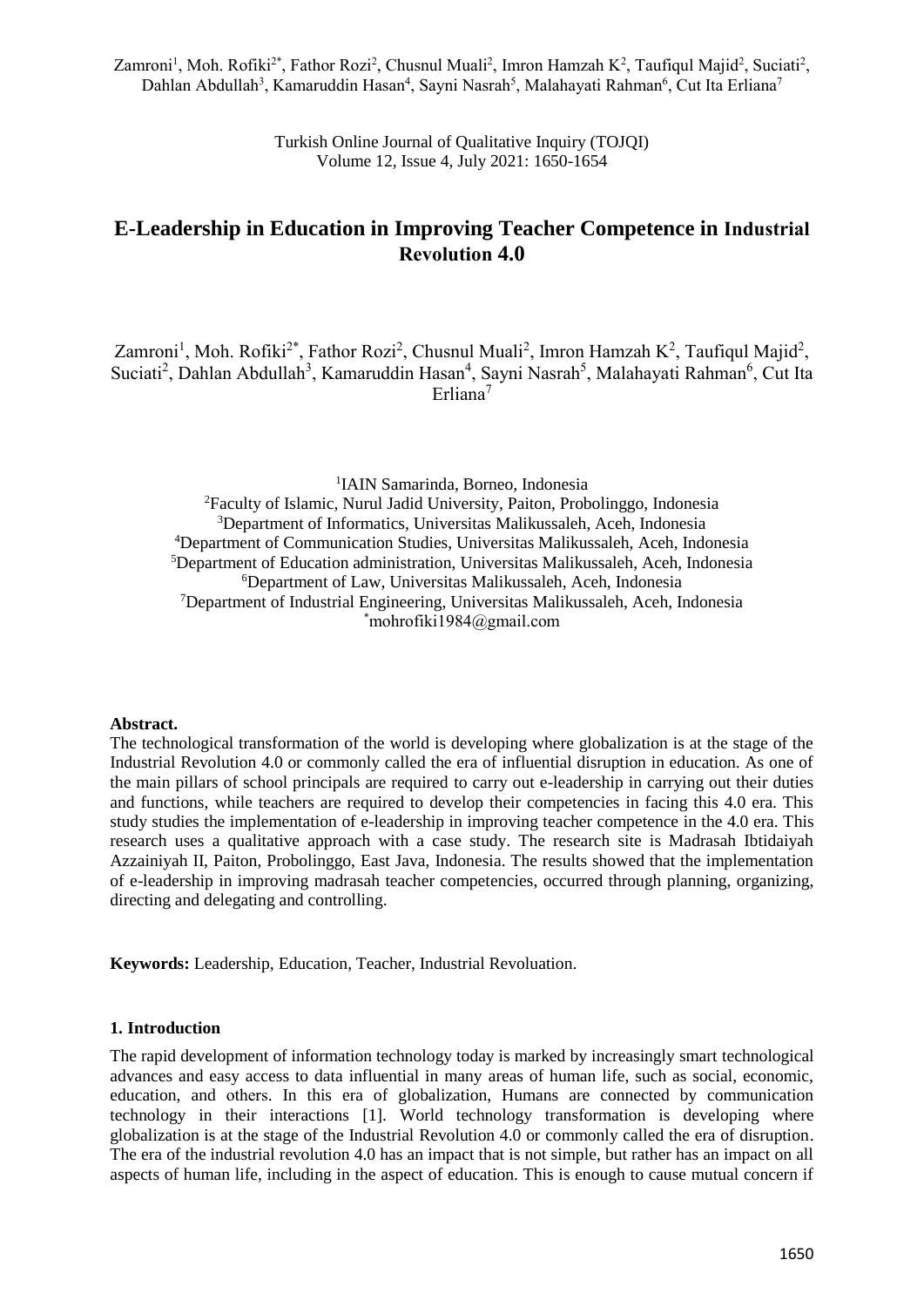the personal successor or national generation considers character education / moral behaviour is no longer the main thing [2]. The existence of various changes in the order of life as a result of this era is both threats and challenges in the world of education, including education in Madrasah Ibtidaiyah.

Madrasah Ibtidaiyah Azzainiyah II as an institution providing basic education must be able to respond and offset the effects of this 4.0 era. The Madrasah Ibtidaiyah Institute is demanded to be able to provide more value to produce productive and dynamic output that has spiritual competence, critical thinking, creativity and innovation, interpersonal skills and communication, team collaboration, and self-confidence to compete in all areas of life [3]. Learning is said to work well if the learner can score superior students in terms of cognitive, affective, and psychomotor so that the three get a balance [4]. Also, there is a need for the readiness of Human Resources for education, namely teachers and principals in the use of appropriate information technology to support their tasks and functions in education [5].

Teachers as a driving force in improving the quality of education, teacher competencies need to be improved so that teachers can carry out their main tasks and functions properly, and with this rapid change, teachers must be more aggressive and capable of developing the abilities of each individual [6]. In reality, many Madrasah Ibtidaiyah Azzainiyah II teachers are less prepared for these changes, so they are still less technologically literate, have a static perspective, are less innovative and creative in carrying out their tasks and functions. Seeing this situation, it is difficult for schools to produce superior and quality educational output. The development of information technology has led to the emergence of various learning model innovations in the field of education [7] [8]. The innovative learning model emerged as an alternative solution to overcome various obstacles to traditional learning methods [9]. Therefore the role of the principal as a leader in carrying out e-leadership is one step to develop teacher competence in this 4.0 era [10].

Based on the above phenomenon, the researchers sought to analyze the implementation of the E-Leadership in improving the competence of teachers in the age of 4.0 in Madrasah Azzainiyah II, Paiton, Probolinggo, East Java, Indonesia [11].

# **2. E-Leadership Principal**

Traditional understanding, leadership is a process where someone influences others to achieve organizational goals. Whereas e-leadership is a person's ability to influence the behaviour of others in organizations mediated by ICT [12]. The emphasis of this understanding lies in the use of ICT as mediation between leaders and subordinates. Also, the concept of e-leadership is a process of social influence that emphasizes the social elements of the organization [13]. The purpose of e-leadership is to create and spread the vision of the organization, strengthen the relationship of members of the organization, direct and oversee the implementation of the plans set by the organization [14].

Principals as leaders in educational organizations have the main tasks and functions, namely planning, organizing, mobilizing, monitoring, and evaluating the process and results of education [15]. In addition to carrying out these tasks and functions, the principal also has the role of a visionary, convener, team sponsor, manager, and motivator for his followers [16].

In the 4.0 era where advances in ICT have created new spaces and cyberspace in human life [17]. Principals are faced with demands for the importance of implementing e-leadership as a solution to the problems that have been obstacles in carrying out their duties and roles [18]. The main causes of these constraints are a) the inadequacy of data and information technology support in the formulation of planning and management; b) the implementation of direction and control still uses the old- fashioned way; c) insufficient ICT support [19].

# **3. Teacher Competencies in Era 4.0**

Competence is a combination of personal, scientific, social, and technological abilities to succeed in life. The rapid development of science and technological progress has implications for the rhythm of teacher competence. The very striking implication is that people are increasingly free and easy (easy access) in obtaining information and knowledge, including in the field of education [20]. Teacher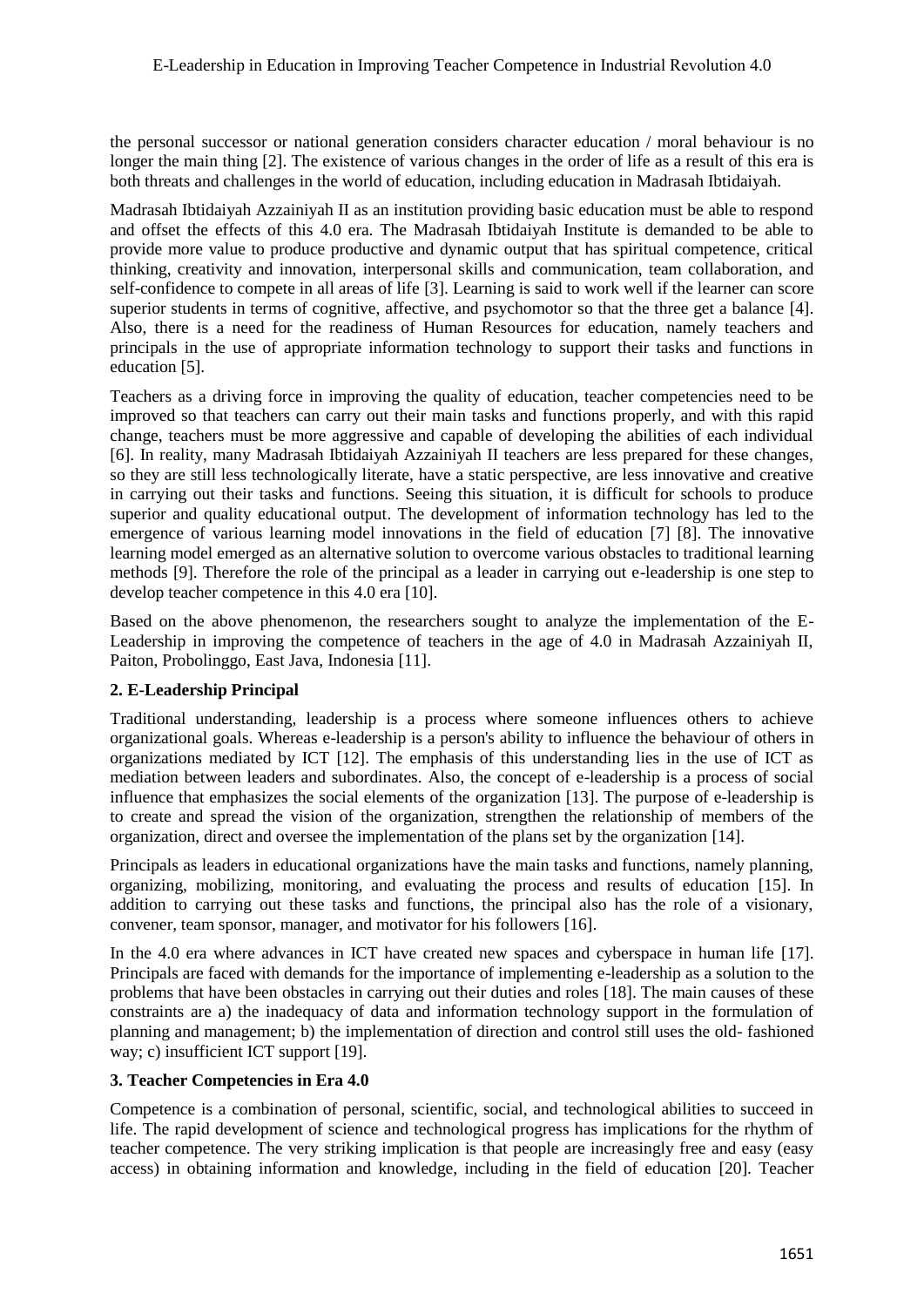Zamroni<sup>1</sup>, Moh. Rofiki<sup>2\*</sup>, Fathor Rozi<sup>2</sup>, Chusnul Muali<sup>2</sup>, Imron Hamzah K<sup>2</sup>, Taufiqul Majid<sup>2</sup>, Suciati<sup>2</sup>, Dahlan Abdullah<sup>3</sup>, Kamaruddin Hasan<sup>4</sup>, Sayni Nasrah<sup>5</sup>, Malahayati Rahman<sup>6</sup>, Cut Ita Erliana<sup>7</sup>

competence, in Law No. 14 of 2005 it is stated that teacher competencies consist of four competencies, namely:

- a) Educational competence is the ability to manage student learning;
- b) Personality competence is the ability of a steady personality, morality and a role model for students;
- c) Social competence social is the ability to communicate and interact with members of the school organization; and
- d) Professional competence is the ability to master the learning material in depth.

Teachers as one of the important pillars in the school play a strategic role in the era of 4.0 this. therefore, teachers need to prepare for new eruptions in education. Teachers who do not have the readiness digital will suffer destruction, while teachers who have digital readiness to change will survive, because of the application and the beneficiary 's technology information will help improve the performance of teachers [21]. It can be understood that the old literacy that only focuses on reading, writing, and arithmetic needs to be strengthened again with data, technology, and human resource literacy as a new literacy. Data literacy is understood as the ability to read, analyze, and use digital data. Technology literacy is understood as the ability to understand technological systems and human resource literacy is understood as the ability to communicate and interact [22].

Digital transformation needs to be implemented by schools as a strategic step in responding to the changing education system in the current era [23]. Teachers are required to have supporting qualifications and competencies in addition to core competencies (pedagogic, physical, professional, and social). The supporting competencies include agility, innovation, creativity, anticipation, experimentation, open-mindedness, and networking. However, compulsory competencies are digital knowledge and digital experience [24]. Digital knowledge related to the teacher knows various digital applications that will be used to support his work.

#### **4. Research Methods**

This research uses a qualitative approach with a case study. Researchers try to describe and analyze the implementation of e-leadership in improving teacher competency in Madrasah Ibtidaiyah Azzainiya II, Paiton, Probolinggo, East Java, Indonesia. Data collection techniques are done by participant observation, in-depth interviews, and documentation. Data analysis techniques used are data reduction, data presentation, and concluding.

#### **5. Results and Discussion**

The results showed that the implementation of e-leadership in improving competence teacher at age 4.0, as follows:

#### 5.1. Planning

Planning is the direction of action that has been determined previously. Principals in making this plan first understand how e-leadership works in the making and use of technology to support the formulation and making of the plan. Before deciding on a policy, the principal first takes an approach to all aspects related to the school. Through the approach, the principal can grasp the problem and its solution so that in deciding the policy according to the needs of the teacher. The headmaster in approach to finding this problem, use the instrument that is integrated with ICT, namely, google form.

### 5.2. Organizing

Organizing as a process of regulating human resources towards a common goal. Organizational structure drafting is important in the organization to know the duties and responsibilities of the human resources organization. Principals in carrying out the organization of activities and human resources use a combination of connectivity and the way the web works and software from service providers, namely blogs and Facebook. This organizing is carried out by the school principal by dividing large activities into smaller activities and assigning individuals to be responsible for these activities. Examples of organizing are carried out by the principal in preparation for work meetings. The school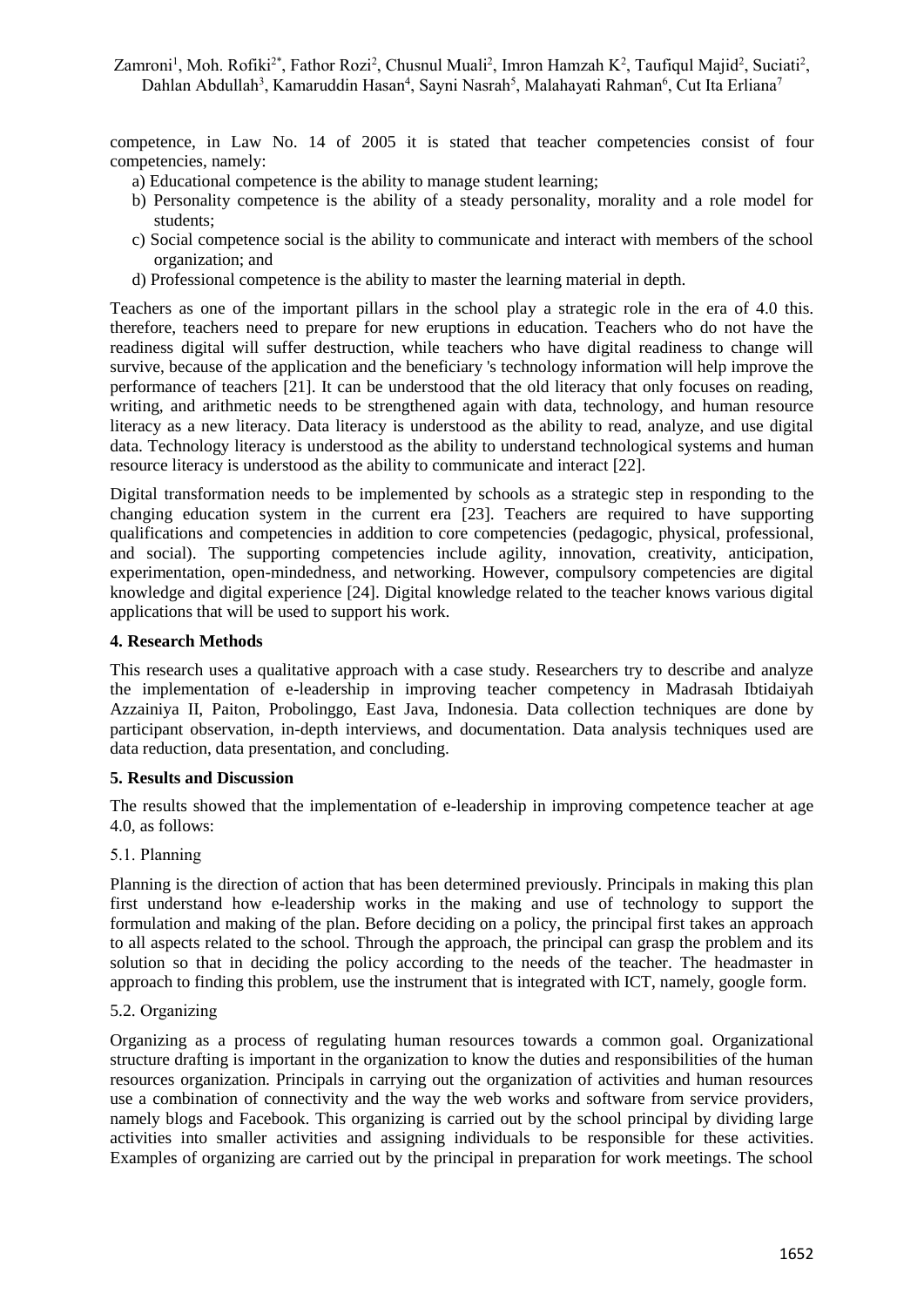principal divides the activity into small activities, then appoints a person in charge of each activity, and informs the preparation of the activity through the institution's blog and Facebook.

## 5.3. Directing and Delegation

Direction and delegation are carried out by the principal to achieve the planned and determined targets. The principal in giving directions and delegating to his subordinates, using ICT media and software provided by several software providers, such as e-mail, Whatsapp, telegram, google meet, and zoom meetings. This usage is certainly based on the level of optimization of each software due to the influence of the level of connectivity and geographical location.

## 5.4. Control

Control is needed by the principal as the leader in assessing the results of the party. The school principal to control the build information systems that can prepare a report containing the activities of the realization of the activities and achievements of periodic work achieved for users and managers through Dashboard Technology.

# **6. Conclusions**

The implementation of e-leadership makes it easy for leaders and teachers to carry out their duties and functions in school. Also, this application has a positive and significant impact on increasing the effectiveness of school principals as leaders and developing teacher competence in the 4.0 era.

## **References**

- [1] H. Baharun, "Management information systems in education : the significance of e-public relation for enhancing competitiveness of higher education," *J. Phys. Conf. Ser.*, vol. 1175, no. 1, 2019, doi: 10.1088/1742-6596/1175/1/012151.
- [2] M. M. E. I. Bali and H. B. Hajriyah, "Modernisasi Pendidikan Agama Islam di Era Revolusi Industri 4.0," *MOMENTUM J. Sos. dan Keagamaan*, vol. 9, no. 1, pp. 42–62, 2020, doi: 10.14421/jpai.2019.161-01.
- [3] F. Nastiti and A. Abdu, "Kajian: Kesiapan Pendidikan Indonesia Menghadapi Era Society 5.0," *Edcomtech J. Kaji. Teknol. Pendidik.*, vol. 5, no. 1, pp. 61–66, 2020, doi: 10.17977/um039v5i12020p061.
- [4] M. M. E. I. Bali, "Interaksi Edukatif Pendidikan Islam Perspektif Buya Hamka dalam Menghadapi Society Era," *Manag. Indones. J. Educ. Manag.*, vol. 2, no. 1, pp. 62–76, 2020.
- [5] S. Ali Rafsanjani, F. E. Rooslan Santosa, and R. Durrotun Nasihien, "Analysis of Planning for Clean Water Needs at Grand Sagara West Surabaya Hotel With the Green Buillding Concept," *Int. J. Eng. Sci. Inf. Technol.*, vol. 1, no. 2, 2021, doi: 10.52088/ijesty.v1i2.55.
- [6] M. Rofiki, "Urgensi Supervisi Akademik dalam Pengembangan Profesionalisme Guru di Era Industri 4.0," *Indones. J. pf Basic Educ.*, vol. 2, no. 3, pp. 502–514, 2019.
- [7] A. Fauzi, H. Baharun, A. Mundiri, and U. Manshur, "E-Learning in Pesantren : Learning Transformation based on the Value of Pesantren E-Learning in Pesantren : Learning Transformation based on the Value of Pesantren," *J. Phys. Conf. Ser.*, vol. 1114, pp. 1–6, 2018.
- [8] D. Abdullah *et al.*, "DEA and Fuzzy Simple Additive Weighting for Benchmarking Qualitative Data," in *Journal of Physics: Conference Series*, 2019, doi: 10.1088/1742- 6596/1361/1/012037.
- [9] K. Rahman, A. Wahid, I. Afandi, M. M. E. I. Bali, and L. Hakim, "Effectiveness of Teams Teaching-Hybrid Learning (TTHL) in Higher Education," in *WESTECH*, 2019, pp. 1–6, doi: 10.4108/eai.8-12-2018.2284036.
- [10] Hartono, E. Ongko, and D. Abdullah, "HFLTS-DEA model for benchmarking qualitative data," *Int. J. Adv. Soft Comput. its Appl.*, vol. 11, no. 2, 2019.
- [11] J. S Pasaribu, "Development of a Web Based Inventory Information System," *Int. J. Eng. Sci. Inf. Technol.*, vol. 1, no. 2, 2021, doi: 10.52088/ijesty.v1i2.51.
- [12] I. Blau and O. Presser, "E-Leadership of school principals: Increasing school effectiveness by a school data management system," *Br. J. Educ. Technol.*, vol. 44, no. 6, pp. 1000–1011, 2013, doi: 10.1111/bjet.12088.